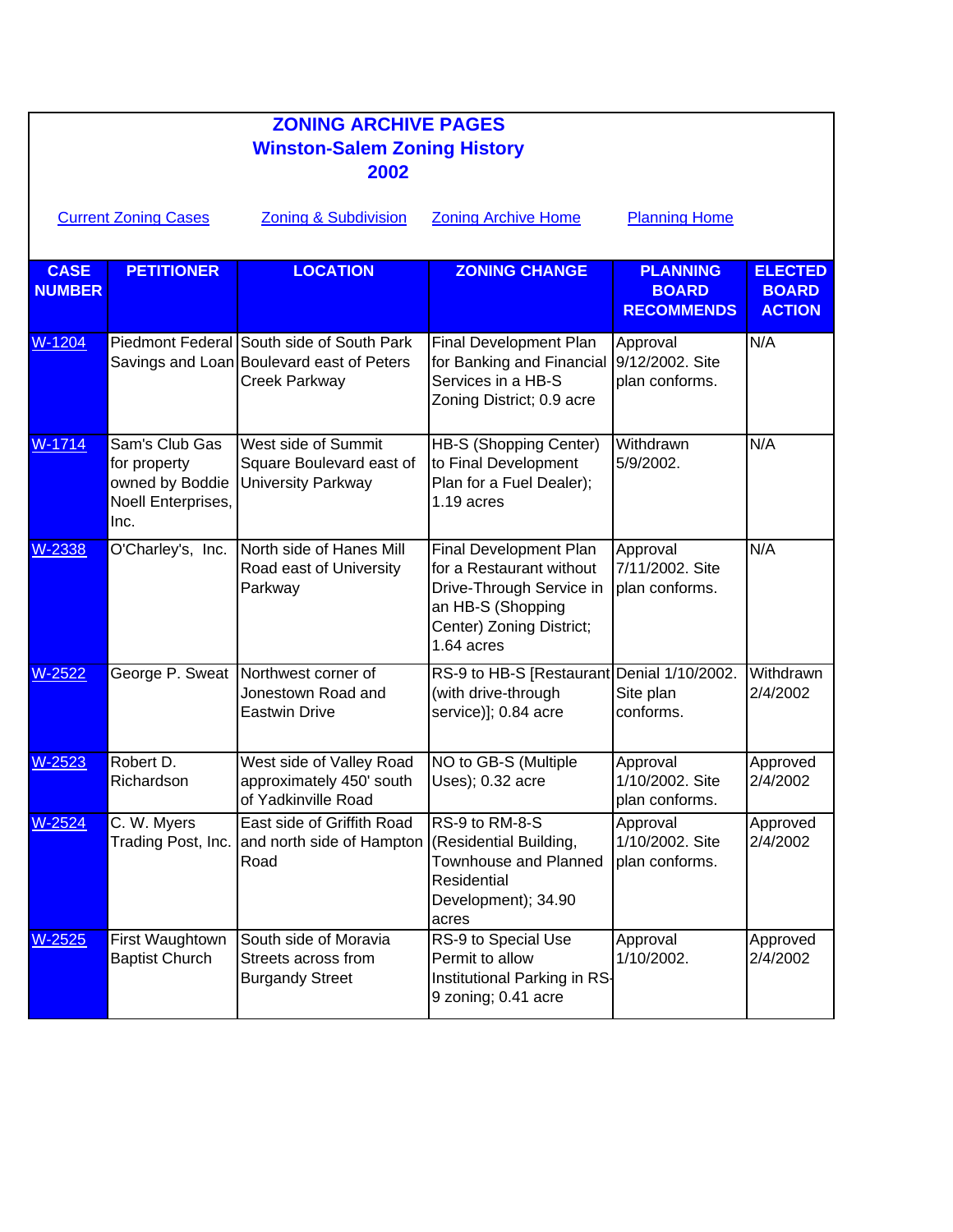| W-2526<br>W-2527 | Westminster<br>Homes, Inc., for<br>property owned<br>by others<br>Novant Health,<br>Inc.             | North side of Kernersville<br>Road and west side of<br><b>Linville Road</b><br>North side of Silas Creek<br>Pkwy. across from Hanes<br>Mall Blvd. | Tract One: RS-9 and MH<br>to RM-5-S (Multiple<br>Uses); 229.61 acres;<br>Tract TWO: RS-9 to NSB-<br>S (Neighborhood<br>Shopping Center); 14.91<br>Tract One: IP to C;1.66<br>acres<br>Tract Two: IP and RMU-S<br>to C; .15 acre | Withdrawn<br>1/10/2002.<br>Approval<br>1/10/2002. | N/A<br><b>Tract One:</b><br>Withdrawn<br>2/4/2002<br>Tract Two:<br>Approved<br>3/4/2002 |
|------------------|------------------------------------------------------------------------------------------------------|---------------------------------------------------------------------------------------------------------------------------------------------------|---------------------------------------------------------------------------------------------------------------------------------------------------------------------------------------------------------------------------------|---------------------------------------------------|-----------------------------------------------------------------------------------------|
| W-2528           | Mary Reynolds<br><b>Babcock</b><br>Foundation for<br>property owned<br>by Bellamy<br><b>Trustees</b> | Southeast corner of<br>Reynolda Road and<br><b>Briarcliffe Road</b>                                                                               | RS-9 to LO-S<br>(Professional Office; and<br>Offices, Miscellaneous);<br>1.74 acres                                                                                                                                             | Approval<br>2/14/2002. Site<br>plan conforms.     | Approved<br>3/4/2002                                                                    |
| W-2529           | Westminster<br>Homes, Inc., for<br>property owned<br>by others                                       | North side of Kernersville<br>Road and west side of<br><b>Linville Road</b>                                                                       | Tract One: RS-9 and MH<br>to RM-5-S (Multiple<br>Residential Uses);<br>239.72, Tract Two: RS-9<br>to NSB-S (Shopping                                                                                                            | Approval<br>2/14/2002. Site<br>plan conforms.     | Approved<br>3/4/2002                                                                    |
| W-2530           | Tribek Properties,<br>Inc., for property<br>owned by others                                          | Southeast corner of<br>Country Club Road and<br>Peace Haven Road and<br>northeast corner of<br>Country Club Road and<br>Vinegar Hill Road         | Tract One: RS-9 to PB-S<br>(Shopping Center); 2.37<br>acres. Tract Two: RS-9<br>and HB to PB-S<br>(Residential Building,<br>Townhouse; Shopping                                                                                 | Approval<br>2/14/2002. Site<br>plan conforms.     | Approved<br>3/25/2002                                                                   |
| W-2531           | <b>Poindexter Pest</b><br>Control for<br>property owned<br>by Tonja M.<br>Roberts                    | South side of Hewes<br>Street northwest of<br><b>Stratford Road</b>                                                                               | HB-S and LB to HB-S<br>(Multiple Uses); 0.50 acre                                                                                                                                                                               | Approval<br>2/14/2002. Site<br>plan conforms.     | Approved<br>3/4/2002                                                                    |
| W-2532           | Williams, Frazier,<br>and Butner<br>Partnership for<br>property owned<br>by others                   | West side of Peace Haven<br>Road across from<br><b>Whitaker Road</b>                                                                              | Tract One: RS-9 to HB-S Denied 3/14/2002.<br>(Multiple Business Uses);<br>3.48 acres. Tract Two:<br>LO-S (Multiple Office<br>Uses); 4.55 acres                                                                                  | Site plan<br>conforms.                            | Withdrawn<br>4/15/2002                                                                  |
| W-2533           | <b>Ismail Salem</b><br>Naraghi et al and<br>Vahid Salem<br>Naraghi                                   | Southwest side of<br>Bethabara Road northwest (Residential Building,<br>of University Parkway                                                     | <b>RS-9 to RM-12-S</b><br>Townhouse); 2.64 acres                                                                                                                                                                                | Approval<br>4/11/2002. Site<br>plan conforms.     | Approved<br>5/6/2002                                                                    |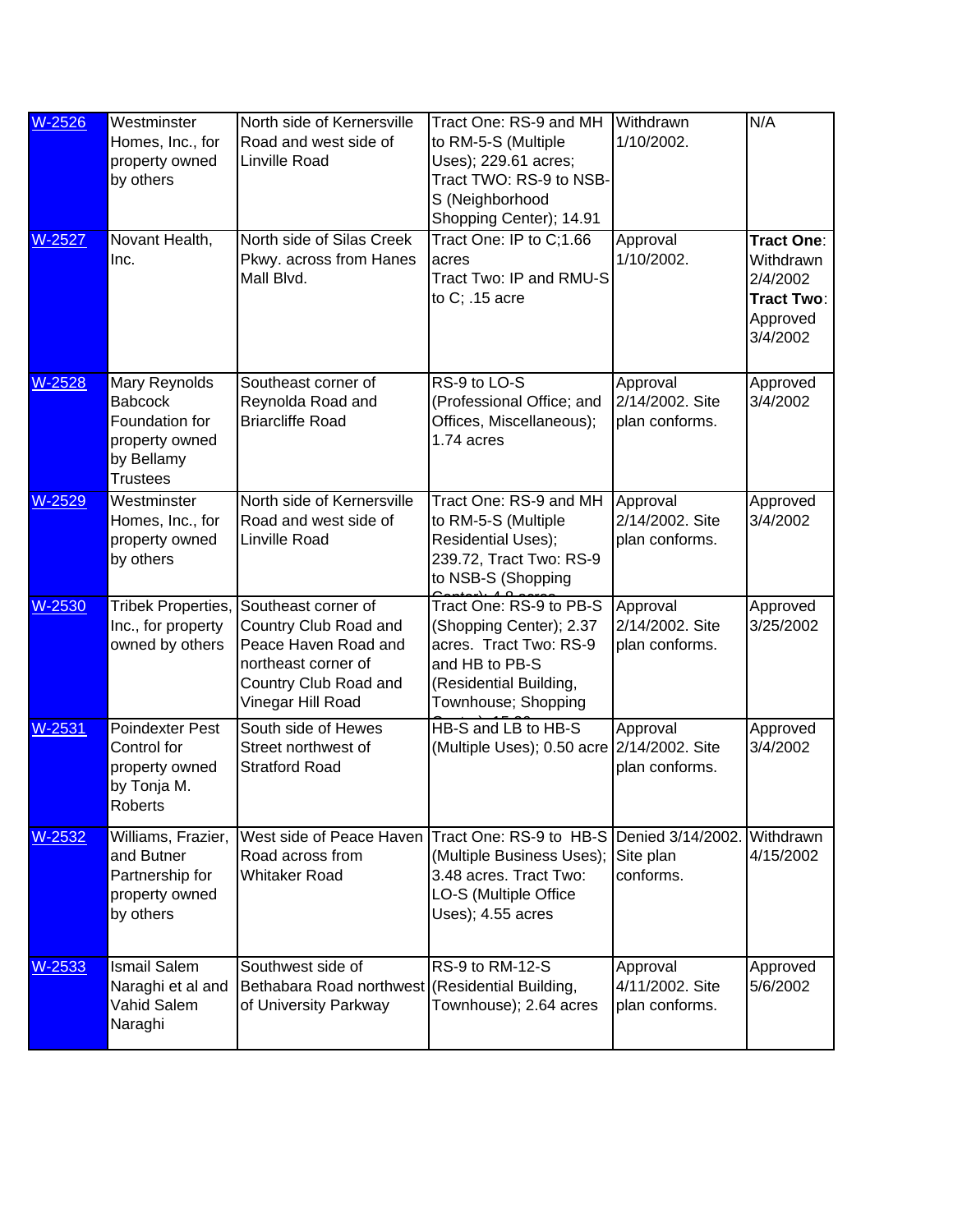| W-2534   | Food Bank of<br>Northwest North<br>Carolina                                                               | West of Reed Street<br>terminus southwest of<br><b>Thomasville Road</b>                        | LI-S to Site Plan<br>Amendment; 1.66 acres                                 | Withdrawn<br>4/11/2002.                                | N/A                   |
|----------|-----------------------------------------------------------------------------------------------------------|------------------------------------------------------------------------------------------------|----------------------------------------------------------------------------|--------------------------------------------------------|-----------------------|
| W-2535   | City of Winston-<br>Salem for<br>property owned<br>by Calmit<br>Properties and<br>Mulvaney Homes,<br>Inc. | Northeast quadrant of I-40<br>and Oak Grove Church<br>Road                                     | County RS-9 and City RS-Approval<br>9 to City RS-9; 8.5 acres              | 3/14/2002.                                             | Approved<br>9/16/2002 |
| W-2536   | Larry W.<br>Ferguson and<br>Evelyn B.<br>Ferguson                                                         | North side of First Street<br>west of Springdale Avenue Miscellaneous;                         | RS-12 to NO-S (Offices,<br>Professional Office;<br>Combined Use) 0.62 acre | Denial 5/9/2002.<br>Site plan<br>conforms.             | Denied<br>6/3/2002    |
| W-2537   | James M.<br>Jackson for<br>property owned<br>by Maloe M.<br>Reavis, et al                                 | Northeast corner of Harper RS-9 to LO-S<br>Street and Goodyear Drive (Professional Office; and | Offices, Miscellaneous);<br>$0.64$ acre                                    | Approval<br>5/9/2002. Site plan 7/15/2002<br>conforms. | Withdrawn             |
| W-2538   | <b>Bethlehem LLC</b>                                                                                      | Northeast side of<br><b>Westbrook Plaza Drive</b><br>south of Forrestgate Drive                | GO-S to GO; 1.30 acres                                                     | Approval<br>4/11/2002.                                 | Approved<br>5/6/2002  |
| W-2539   | Moravian<br><b>Ministries</b><br>Foundation                                                               | North side of Ardmore<br>Road southeast of Ebert<br>Road                                       | RS-9 to RM-8-S<br>(Residential Building,<br>Multifamily): 15.41 acres      | Approval<br>4/11/2002. Site<br>plan conforms.          | Approved<br>5/6/2002  |
| W-2540   | Timothy G.<br>Beeman and<br>Sandra L.<br>Beeman                                                           | North side of<br>Clemmonsville Road east<br>of Palmer Lane                                     | GI to HB; 1.04 acres                                                       | Denial 5/9/2002.                                       | Withdrawn<br>6/3/2002 |
| W-2541   | Carver Road<br>Church of Christ                                                                           | South side of Lansing<br>Drive east of Old Carver<br><b>School Road</b>                        | RM-8-S to Site Plan<br>Amendment; 5.41 acres                               | Approval<br>5/9/2002. Site plan 6/3/2002<br>conforms.  | Approved              |
| $W-2542$ | East Coast<br>Capital, Inc., for<br>property owned<br>by others                                           | North side of West First<br>Street and east side of<br>Runnymeade Road                         | RS-12 to NO-S (Multiple<br>Uses); 1.92 acres                               | Denial 5/9/2002.<br>Site plan<br>conforms.             | Denied<br>6/3/2002    |
| W-2543   | Edna W. Mauney                                                                                            | North side of West First<br>Street west of Springdale<br>Avenue                                | RS-12 to NO-S (Multiple<br>Uses); 0.60 acre                                | Denial 5/9/2002.<br>Site plan<br>conforms.             | Withdrawn<br>6/3/2002 |
| W-2544   | Marcene Hairston<br>and George T.<br>Powell                                                               | Southwest corner of Fifth<br><b>Street and Martin Luther</b><br>King, Jr., Drive               | RS-7 to GB; 0.25 acre                                                      | Denial 6/13/2002.                                      | Denied<br>8/5/2002    |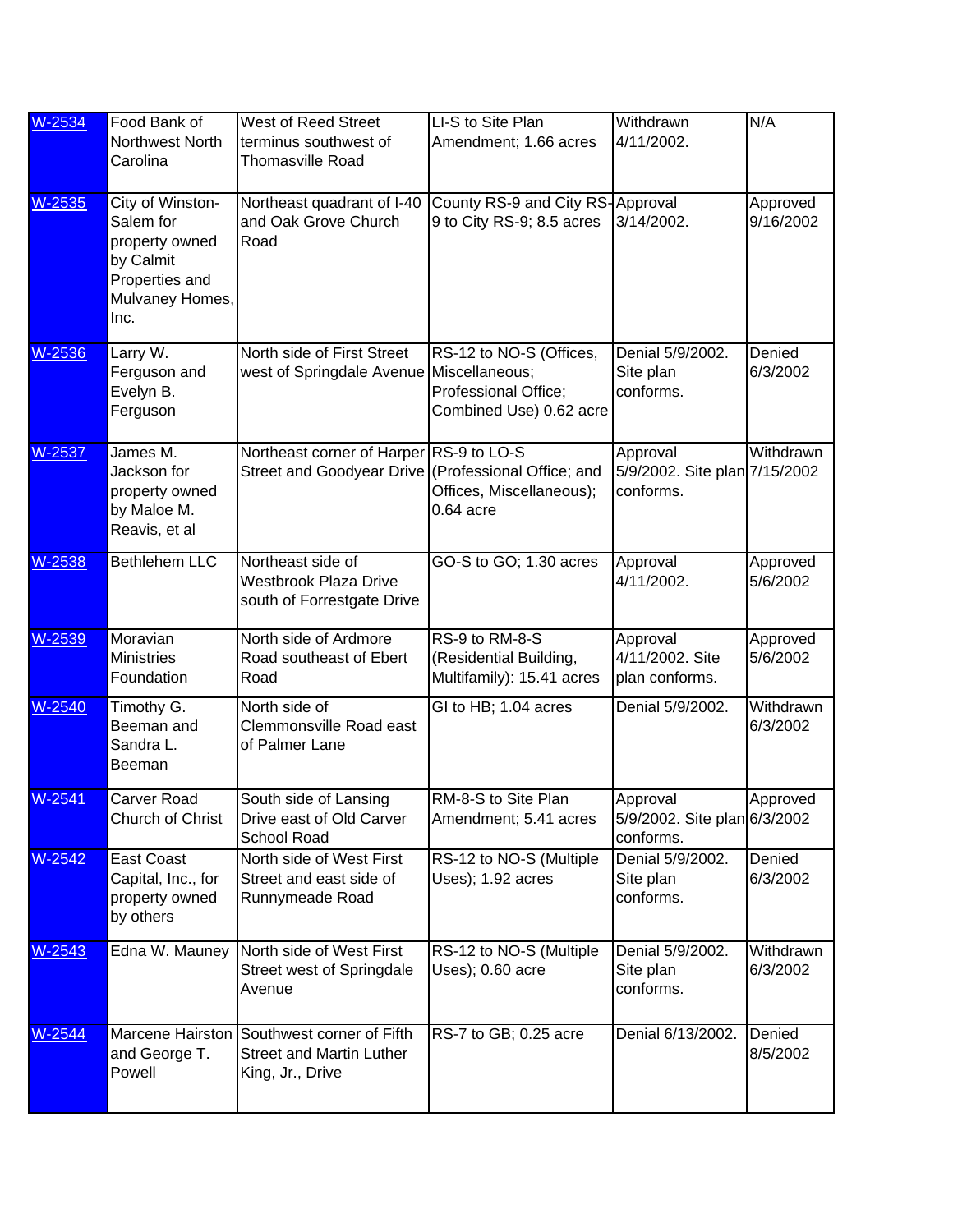| W-2545 | Chris Parr for<br>property owned<br>by Irene Todd<br>heirs    | West side of Ebert Road<br>north of I-40                                                                                                                | RS-9 to RM-8-S<br>(Residential Building,<br>Multifamily); 5.57 acres                            | Approval<br>5/9/2002. Site plan 6/3/2002<br>conforms. | Approved              |
|--------|---------------------------------------------------------------|---------------------------------------------------------------------------------------------------------------------------------------------------------|-------------------------------------------------------------------------------------------------|-------------------------------------------------------|-----------------------|
| W-2546 | South Fork<br><b>Baptist Church</b>                           | Northeast corner of Wayne RS-9 to Special Use<br>Avenue and Tucker<br>Avenue                                                                            | Permit to allow for<br>Institutional Parking in a<br>residential zoning district;<br>1.48 acres | Approval<br>5/9/2002.                                 | Approved<br>6/3/2002  |
| W-2547 |                                                               | John Southerland North side of Northwest<br>Boulevard east of<br><b>Thurmond Street</b>                                                                 | GI to GB; 0.62 acre                                                                             | Approval<br>6/13/2002.                                | Approved<br>7/15/2002 |
| W-2548 | Deliverance, Inc.                                             | Greater Church of Northwest corner of<br>Northwest Boulevard and<br><b>Chestnut Street</b>                                                              | GI-S to IP; 1.78 acres                                                                          | Approval<br>6/13/2002.                                | Approved<br>7/15/2002 |
| W-2549 | Wanda Hawkins                                                 | Connie Myers and Southeast corner of Hope<br>Church Road and<br><b>Clemmonsville Road</b>                                                               | LB-S and RS-9 to HB-S<br>(Multiple Business Uses);<br>1.72 acres                                | Approval<br>6/13/2002. Site<br>plan conforms.         | Denied<br>7/15/2002   |
| W-2550 | International<br>Inc.                                         | South side of Country Club RS-9 to NO; 0.79 acre<br>Sports Properties, Road and north side of Old<br>Vineyard Road, west of<br><b>Kilpatrick Street</b> |                                                                                                 | Approval<br>6/13/2002.                                | Approved<br>7/15/2002 |
| W-2551 | JP & D Financial,<br>Inc.                                     | East side of Liberty Street<br>across from Thirteenth<br><b>Street</b>                                                                                  | PB to GB-S (Multiple<br>Uses); 1.18 acres                                                       | Approval<br>6/13/2002. Site<br>plan conforms.         | Approved<br>7/15/2002 |
| W-2552 | al, Beverly<br>Freeman, and<br>Salter Path<br>Properties, LLC | Kenneth Porter, et Southwest side of Silas<br>Creek Parkway southwest<br>of Silas Creek                                                                 | GI to HB; 10.2 acres                                                                            | Approval<br>6/13/2002. Site<br>plan conforms.         | Approved<br>7/15/2002 |
| W-2554 |                                                               | Housing Authority South side of Northwest<br>of Winston-Salem Crawford Place west of<br>Oak Street                                                      | LB, RS-9, and RM-18 to<br>RSQ-S (Residential<br>Building, Single-Family);<br>5.73 acres         | Approval<br>6/13/2002. Site<br>plan conforms.         | Approved<br>7/15/2002 |
| W-2555 | Community<br><b>Baptist Church</b>                            | North side of Victoria<br><b>Street west of Baux</b><br>Mountain Road                                                                                   | RS-9 to IP-S (Church or<br>Religious Institution,<br>Neighborhood); 0.43 acre                   | Approval<br>6/13/2002. Site<br>plan conforms.         | Approved<br>7/15/2002 |
| W-2556 | <b>Tribek Properties</b><br>for property<br>owned by others   | Southeast corner of<br>Country Club Road and<br>Peace Haven Road                                                                                        | PB-S (Multiple Uses) to<br>Site Plan Amendment;<br>17.63 acres                                  | Approval<br>6/13/2002. Site<br>plan conforms.         | Denied<br>7/15/2002   |
| W-2557 | Food Bank of<br>Northwest NC                                  | West of Reed Street<br>terminus southwest of                                                                                                            | LI-S to Site Plan<br>Amendment; 1.66 acres                                                      | Approval<br>7/11/2002. Site                           | Approved<br>8/5/2002  |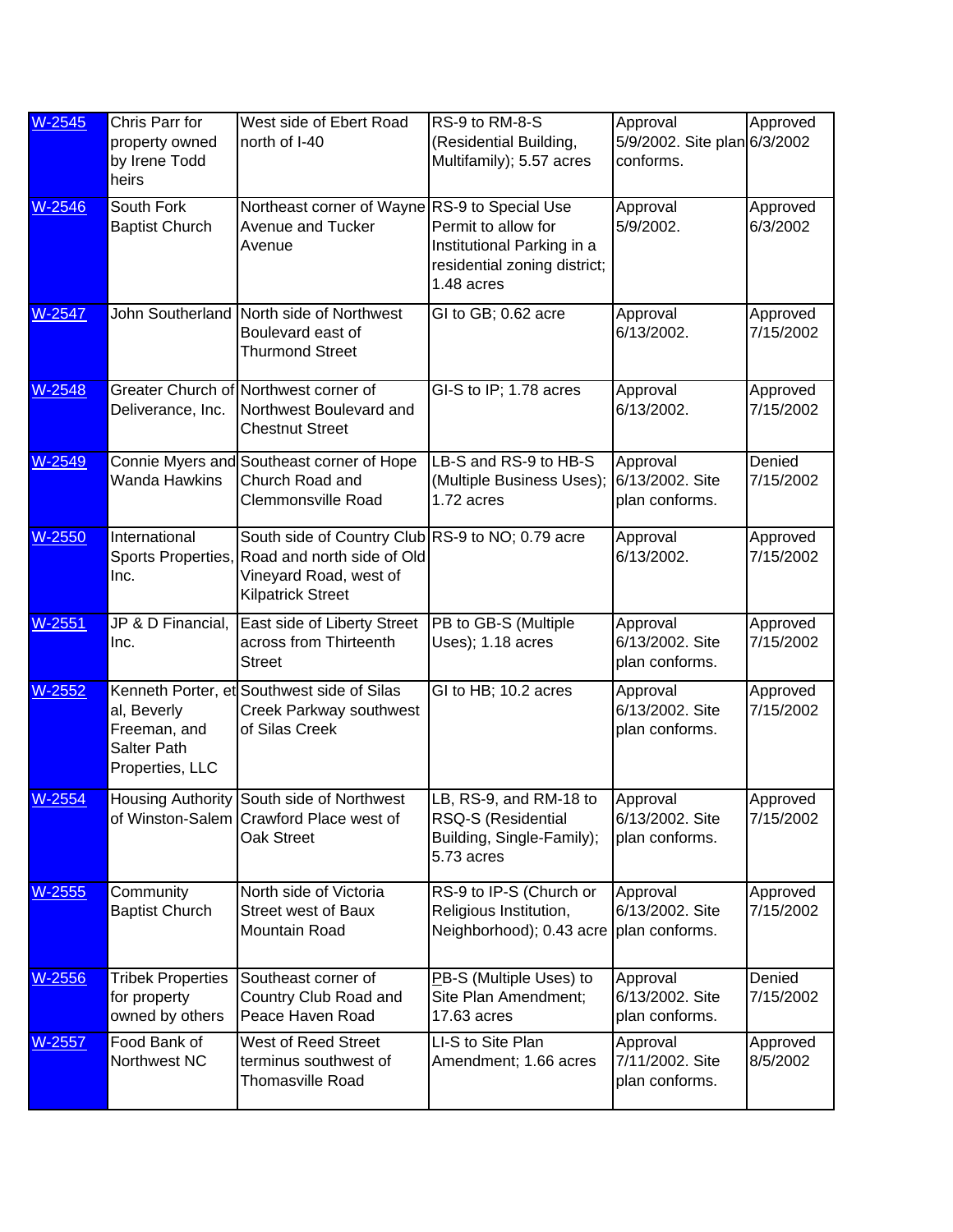| W-2558 | City of Winston-<br>Salem for<br>property owned<br>by others                     | North of Barnes Road,<br>also north of Rae-Len<br>Drive terminus and south<br>side of South Fork Muddy | County RS-9 to City RS-<br>9; 88.98 acres                                                                                                                                  | Approval<br>6/13/2002.                                | Approved<br>7/15/2001  |
|--------|----------------------------------------------------------------------------------|--------------------------------------------------------------------------------------------------------|----------------------------------------------------------------------------------------------------------------------------------------------------------------------------|-------------------------------------------------------|------------------------|
| W-2559 | <b>Page Distributing</b><br>Company, Inc.                                        | North side of Polo Road<br>east of North Cherry Street                                                 | LI to HB; 1.84 acres                                                                                                                                                       | Approval<br>7/11/2002.                                | Approved<br>8/15/2002  |
| W-2560 | Jason Harvey,<br>Graham Treakle,<br>Donald O'Neal<br>Leach, and<br>Francis Leach | West side of Utah Drive<br>and northern terminus of<br><b>Dize Drive</b>                               | <b>RS-9 to RM-12-S</b><br>(Residential Building,<br>Multifamily; Child Day<br>Care Center); 5.68 acres                                                                     | Approval<br>7/11/2002. Site<br>plan conforms.         | Approved<br>8/5/2002   |
| W-2561 | Denson G.<br>Hauser, Jr.                                                         | West side of Genia Drive<br>south of Vest Mill Road                                                    | RS-9 and GO-S to LB-S<br>(Motor Vehicle, Rental<br>and Leasing; Professional conforms.<br>Office, Offices,<br>Miscellaneous; Medical<br>and Surgical Office); 0.80<br>acre | Denial 7/11/2002.<br>Site plan                        | Withdrawn<br>8/5/2002  |
| W-2562 | PC Pappas<br>Builders, Inc.                                                      | South side of Robinhood<br>Road across from Vernon<br>Avenue                                           | RSQ-S to RSQ-S<br>(Residential Building<br>Single-Family; Residential plan conforms.<br>Building, Twin Homes);<br>3.49 acres                                               | Approval<br>7/11/2002. Site                           | Approved<br>8/5/2002   |
| W-2563 |                                                                                  | George P. Sweat Northwest corner of<br>Jonestown Road and<br><b>Eastwin Drive</b>                      | RS-9 to LB-S (Multiple<br>Business Uses); 0.84<br>acre                                                                                                                     | Approval<br>8/8/2002. Site plan 9/3/2002<br>conforms. | Approved               |
| W-2564 | City of Winston-<br>Salem for<br>property owned<br>by others                     | West side of Peters Creek<br>Parkway south of South<br>Fork Muddy Creek                                | County RS-9, RM-18-S,<br>and NSB-S to City RS-9,<br>RM-8-S, and NSB-S;<br>63.92 acres                                                                                      | Approval<br>8/8/2002.                                 | Approved<br>9/16/2002  |
| W-2565 | Senior Services,<br>Inc.                                                         | South side of Thirtieth<br>Street between Shorefair<br>Drive and Millbrook Road                        | LI-S to GB-S (Multiple<br>Uses); 9.95 acres                                                                                                                                | Approval<br>9/12/2002. Site<br>plan conforms.         | Approved<br>10/7/2002  |
| W-2567 | City of Winston-<br>Salem                                                        | North and south sides of<br>Fairlawn Drive between<br>Reynolda Road and Silas<br>Creek Parkway         | Tract 1: RM-18 and HB;<br>4.68 acres. Tract 2: RM-<br>18 to IP; 4.13 acres.                                                                                                | Approval<br>8/8/2002.                                 | Approved<br>9/16/2002  |
| W-2568 | Fred W. Hege                                                                     | Northeast corner of<br>Jonestown Road and<br><b>Frandell Road</b>                                      | LB-S and RS-9 to LB-S<br>(Multiple Uses); 1.09<br>acres                                                                                                                    | Approval<br>8/8/2002. Site plan 9/3/2002<br>conforms. | Approved               |
| W-2569 | Mega Builders,<br>LLC, for property<br>owned by others                           | Northwest corner of<br>Eddystone Lane and Smith S (Residential Building,<br>Lake Road                  | RS-9 and GB-S to RM-18-Approval<br>Multifamily; Residential<br>Building, Townhouse);<br>10.03 acres                                                                        | 9/12/2002. Site<br>plan conforms.                     | Approved<br>10/21/2002 |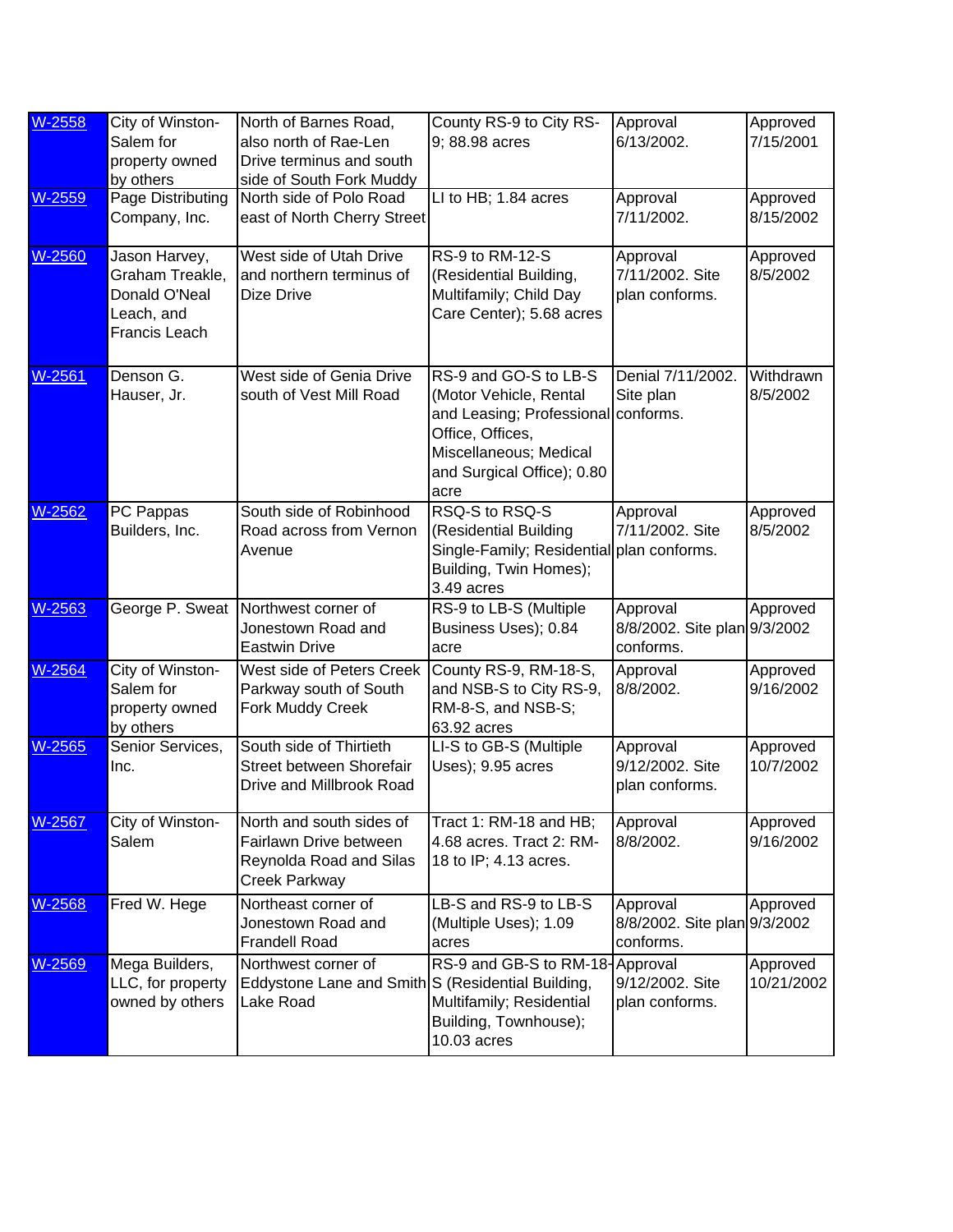| W-2570   | <b>Jack Kroustalis</b><br>and Lillian<br>Kroustalis                         | South side of Veda Drive<br>(private) south of Stratford<br>Road and west of<br><b>Westview Drive</b>                                      | HB and HB-S to LB-S<br>(Multiple Uses); 2.38<br>acres                                              | Approval<br>9/12/2002. Site<br>plan conforms.          | Approved<br>10/21/2002 |
|----------|-----------------------------------------------------------------------------|--------------------------------------------------------------------------------------------------------------------------------------------|----------------------------------------------------------------------------------------------------|--------------------------------------------------------|------------------------|
| $W-2571$ | of North Carolina,<br>LLC, for property<br>owned by others                  | Classic Traditions West side of Griffith Road<br>north of Everidge Road                                                                    | RS-9 and GI to RM-5-S<br>(Residential Building,<br>Townhouse); 29.93 acres                         | Approval<br>8/8/2002. Site plan 10/7/2002<br>conforms. | Approved               |
| W-2572   | John-Troy<br>Witherspoon for<br>property owned<br>City of Winston-<br>Salem | Southwest side of<br>Fourteenth Street west of<br>New Walkertown Road<br>by himself and the and the northern terminus<br>of Addison Avenue | HB-S to LO; 5.54 acres                                                                             | Approval<br>8/8/2002.                                  | Approved<br>9/3/2002   |
| W-2573   | Risco Company                                                               | North side of Hanes Mall<br>Boulevard east of<br>Jonestown Road                                                                            | LI to HB; 0.98 acre                                                                                | Approval<br>8/8/2002.                                  | Approved<br>9/3/2002   |
| W-2574   | City of Winston-<br>Salem for<br>property owned<br>by others                | West of Sedge Garden<br>Road east of Creekview<br>Drive and north of Fishers<br><b>Branch Creek</b>                                        | County RS-9 to City RS-<br>9; 15.4 acres                                                           | Approval<br>9/12/2002.                                 | Approved<br>10/7/2002  |
| W-2575   | City of Winston-<br>Salem for<br>property owned<br>by others                | East corner of Somerset<br>Drive and Brandywine<br>Road                                                                                    | RS-9 and NSB-S to RS-9; Approval<br>2.84 acres                                                     | 9/12/2002.                                             | Approved<br>10/7/2002  |
| W-2576   | <b>White Rock</b><br><b>Baptist Church</b>                                  | Northwest corner of<br>Fourteenth Street and<br><b>Claremont Avenue</b>                                                                    | Special Use Permit to<br>allow Institutional Parking<br>in a RS-9 Zoning District;<br>$1.60$ acres | Approval<br>9/12/2002. Site<br>plan conforms.          | Approved<br>10/7/2002  |
| W-2577   | James H. Gilley,<br>Jr.                                                     | West side of University<br>Parkway south of Ziglar<br>Road                                                                                 | RS-9 to LO-S<br>(Professional Office and<br>Offices, Miscellaneous);                               | Approval<br>9/12/2002. Site<br>plan conforms.          | Approved<br>10/7/2002  |
| $W-2578$ | God and Wake<br><b>Forest University</b>                                    | First Assembly of Northeast corner of Polo<br>Road and Long Drive                                                                          | RS-9 to IP; 1.0 acre                                                                               | Approval<br>9/12/2002.                                 | Withdrawn<br>10/7/2002 |
| W-2579   |                                                                             | Ronald Freiberger East side of Griffith Road<br>north of Emsley Street                                                                     | RS-9 to RM-12-S<br>(Residential Building,<br>Multifamily); 6.75 acres                              | Approval<br>11/14/2002.                                | Approved<br>12/16/2002 |
| W-2580   | CABO, LLC, for<br>property owned<br>by others                               | East side of University<br>Parkway and west side of<br>Summit Square Boulevard                                                             | RS-9, HB, and HB-S to<br><b>HB</b> ; 4.44 acres                                                    | Approval<br>9/12/2002.                                 | Approved<br>10/7/2002  |
| W-2581   | <b>NC State</b><br>Highway<br>Commission                                    | North side of Silas Creek<br>Parkway across from I-40<br>ramp east of Konnoak                                                              | RS-7 to IP-S<br>(Government Offices);<br>9.05 acres                                                | Approval<br>10/10/2002. Site<br>plan conforms.         | Approved<br>11/4/2002  |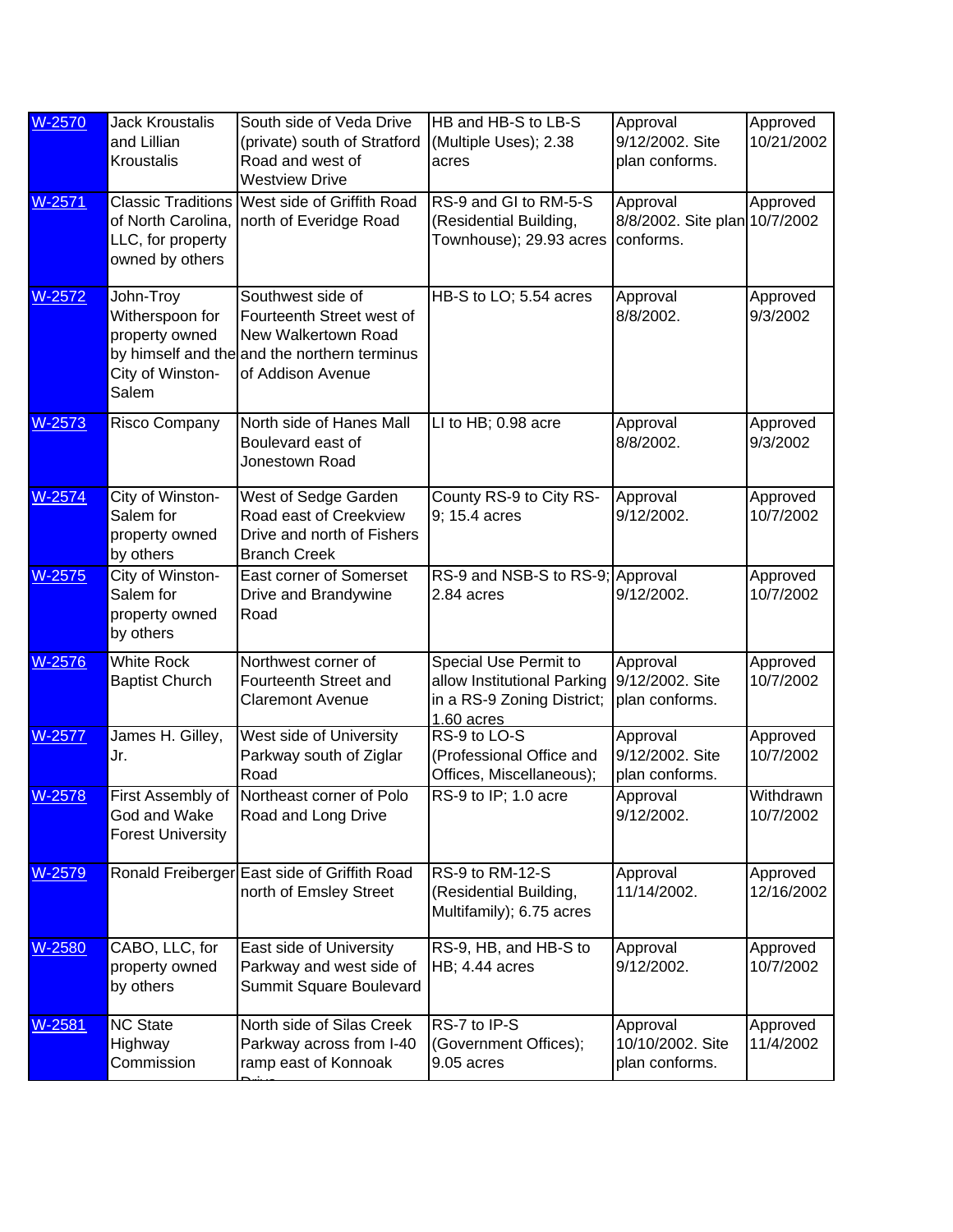| W-2582 | Hillcrest<br>Properties of<br>Winston-Salem<br>for property<br>owned by Hillcrest<br>Properties of<br>Winston-Salem<br>and others | Northwest corner of<br><b>Stratford Road and</b><br><b>Somerset Drive</b>                             | RS-9 to MU-S (Multiple<br>Uses); 161.45 acres                                                                     | Approved 1/9/03.<br>Site plan<br>conforms.     | Approved<br>2/3/2003  |
|--------|-----------------------------------------------------------------------------------------------------------------------------------|-------------------------------------------------------------------------------------------------------|-------------------------------------------------------------------------------------------------------------------|------------------------------------------------|-----------------------|
| W-2583 | NC School of the<br>Arts                                                                                                          | West side of Chapel Street RS-7 to C; 0.44 acre<br>south of Waughtown<br><b>Street</b>                |                                                                                                                   | Approval<br>10/10/2002.                        | Approved<br>11/4/2002 |
| W-2584 | Carolyn C.<br>Lazenby                                                                                                             | South side of Milton Drive<br>west of Carver School<br>Road                                           | RS-9 to RM-8-S (Family<br>Group Home B); 1.9<br>acres                                                             | Withdrawn<br>11/14/2002.                       | N/A                   |
| W-2585 | Roundtable<br>Properties, LLC<br>for property<br>owned by others                                                                  | North side of McGregor<br>Road west of Jonestown<br>Road                                              | RS-9 to RM-5-S<br>(Residential Building,<br>Single-Family and<br>Residential Building,<br>Townhouse); 11.82 acres | Approval<br>10/10/2002. Site<br>plan conforms. | Approved<br>11/4/2002 |
| W-2586 | The Housing<br>Partnership of<br>Winston-Salem                                                                                    | Northeast corner of Spring<br><b>Street and Second Street</b>                                         | LO to PB-S (Multiple<br>Uses); 1.0 acre                                                                           | Approval<br>10/10/2002. Site<br>plan conforms. | Approved<br>11/4/2002 |
| W-2587 | <b>Vladimir Ramirez</b><br>and Stacy<br>Ramirez                                                                                   | South side of Waughtown<br><b>Street west of Peachtree</b><br><b>Street</b>                           | PB-S (Food or Drug<br>Store) to RS-9; 0.43 acre                                                                   | Approval<br>11/14/2002.                        | Approved<br>12/2/2002 |
| W-2588 | Mt. Olive Baptist<br>Church                                                                                                       | East and west sides of<br>Laura Wall Blvd. between<br><b>First Street and Belews</b><br><b>Street</b> | Special Use Permit for<br>the expansion of parking<br>in a RS-7 Zoning District;<br>2.42 acres                    | Approval<br>11/14/2002.                        | Approved<br>12/2/2002 |
| W-2589 | Barry D. Hatcher<br>and Dawn S.<br>Hatcher                                                                                        | South side of NC 66/Old<br>Hollow Road west of NC<br>8/Germanton Road                                 | LB to HB-S (Outdoor<br>Display Retail); 1.12<br>acres                                                             | Approval<br>11/14/2002. Site<br>plan conforms. | Approved<br>12/2/2002 |
| W-2590 | Win Ella L.<br>Duncan and Fast<br>Fare, Inc.                                                                                      | South side of Robinhood<br>Road at southern terminus (Food or Drug Store);<br>of Polo Road            | HB and HB-S to HB-S<br>1.61 acres                                                                                 | Approval<br>11/14/2002. Site<br>plan conforms. | Approved<br>12/2/2002 |
| W-2591 | Autumn Oaks,<br>LLC                                                                                                               | North and south sides of<br>Fanning Road and the<br>northeast side of Willard<br>Road                 | Site Plan Amendment to<br>remove a written<br>condition; 72.97 acres                                              | Denial<br>12/12/2002. Site<br>plan conforms.   | Withdrawn<br>2/3/2003 |
| W-2594 | The Housing<br>Authority of<br>Winston-Salem                                                                                      | East side of Lime Avenue<br>and west side of Kilcare<br>Avenue north of Glenn<br>Avenue               | RM-18 to RSQ-S<br>(Residential Building,<br>Single-Family); 19.08<br>acres                                        | Approval<br>12/12/2002. Site<br>plan conforms. | Approved<br>2/3/2003  |